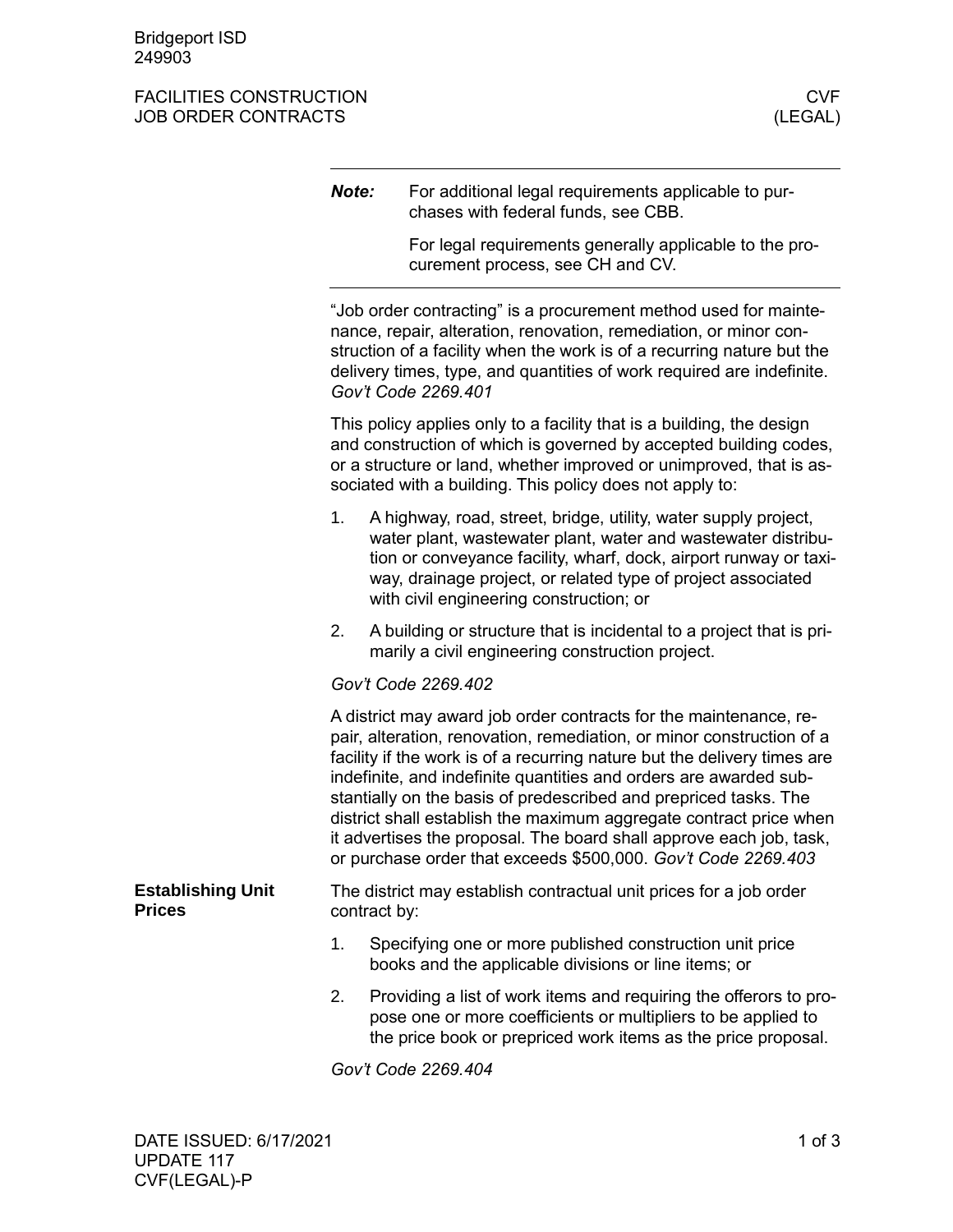| <b>Bridgeport ISD</b><br>249903                                                       |                                                                                                                                                                                                                                                                                                                                                                                                                                                                |                                                                                                                                                                                                                                                                                                                                                                                       |  |  |
|---------------------------------------------------------------------------------------|----------------------------------------------------------------------------------------------------------------------------------------------------------------------------------------------------------------------------------------------------------------------------------------------------------------------------------------------------------------------------------------------------------------------------------------------------------------|---------------------------------------------------------------------------------------------------------------------------------------------------------------------------------------------------------------------------------------------------------------------------------------------------------------------------------------------------------------------------------------|--|--|
| <b>FACILITIES CONSTRUCTION</b><br><b>CVF</b><br><b>JOB ORDER CONTRACTS</b><br>(LEGAL) |                                                                                                                                                                                                                                                                                                                                                                                                                                                                |                                                                                                                                                                                                                                                                                                                                                                                       |  |  |
| <b>Competitive Sealed</b><br><b>Proposal Method</b>                                   | A district may use the competitive sealed proposal method under<br>Government Code Chapter 2269, Subchapter D for job order con-<br>tracts. [See CVB] The district shall advertise for, receive, and pub-<br>licly open sealed proposals for job order contracts. The district may<br>require offerors to submit information in addition to rates, including<br>experience, past performance, and proposed personnel and meth-<br>odology. Gov't Code 2269.405 |                                                                                                                                                                                                                                                                                                                                                                                       |  |  |
| Architect or<br>Engineer                                                              | If a job order contract or an order issued under the contract re-<br>quires architectural or engineering services that constitute the<br>practice of architecture within the meaning of Occupations Code<br>Chapter 1051 or the practice of engineering within the meaning of<br>Occupations Code Chapter 1001, a district shall select or desig-<br>nate an architect or engineer to prepare the construction docu-<br>ments for the project. [See CV]        |                                                                                                                                                                                                                                                                                                                                                                                       |  |  |
|                                                                                       |                                                                                                                                                                                                                                                                                                                                                                                                                                                                | This provision does not apply to a job order contract or an order is-<br>sued under the contract for industrialized housing, industrialized<br>buildings, or relocatable educational facilities subject to and ap-<br>proved under Occupations Code Chapter 1202 if the contractor<br>employs the services of an architect or engineer who approves the<br>documents for the project. |  |  |
|                                                                                       | Gov't Code 2269.408                                                                                                                                                                                                                                                                                                                                                                                                                                            |                                                                                                                                                                                                                                                                                                                                                                                       |  |  |
| <b>Awarding Contracts</b>                                                             | The district may award job order contracts to one or more job order<br>contractors in connection with each solicitation of proposals. Gov't<br>Code 2269.406                                                                                                                                                                                                                                                                                                   |                                                                                                                                                                                                                                                                                                                                                                                       |  |  |
| <b>Contract Term</b>                                                                  | The base term for a job order contract may not exceed two years.<br>The district may renew the contract annually for not more than<br>three additional years. Gov't Code 2269.409                                                                                                                                                                                                                                                                              |                                                                                                                                                                                                                                                                                                                                                                                       |  |  |
| <b>Use of Contract</b>                                                                | A job order contract may be used to accomplish work only for the<br>district that awards the contract unless:                                                                                                                                                                                                                                                                                                                                                  |                                                                                                                                                                                                                                                                                                                                                                                       |  |  |
|                                                                                       | 1.                                                                                                                                                                                                                                                                                                                                                                                                                                                             | The solicitation for the job order contract and the contract<br>specifically provide for use by other persons; or                                                                                                                                                                                                                                                                     |  |  |
|                                                                                       | 2.                                                                                                                                                                                                                                                                                                                                                                                                                                                             | The district enters into an interlocal agreement that provides<br>otherwise.                                                                                                                                                                                                                                                                                                          |  |  |
|                                                                                       | Gov't Code 2269.407                                                                                                                                                                                                                                                                                                                                                                                                                                            |                                                                                                                                                                                                                                                                                                                                                                                       |  |  |
| <b>Job Orders</b>                                                                     | An order for a job or project under a job order contract must be<br>signed by the district's representative and the contractor. The order<br>may be:                                                                                                                                                                                                                                                                                                           |                                                                                                                                                                                                                                                                                                                                                                                       |  |  |
|                                                                                       | 1.                                                                                                                                                                                                                                                                                                                                                                                                                                                             | A fixed-price, lump-sum contract based substantially on con-<br>tractual unit pricing applied to estimated quantities; or                                                                                                                                                                                                                                                             |  |  |